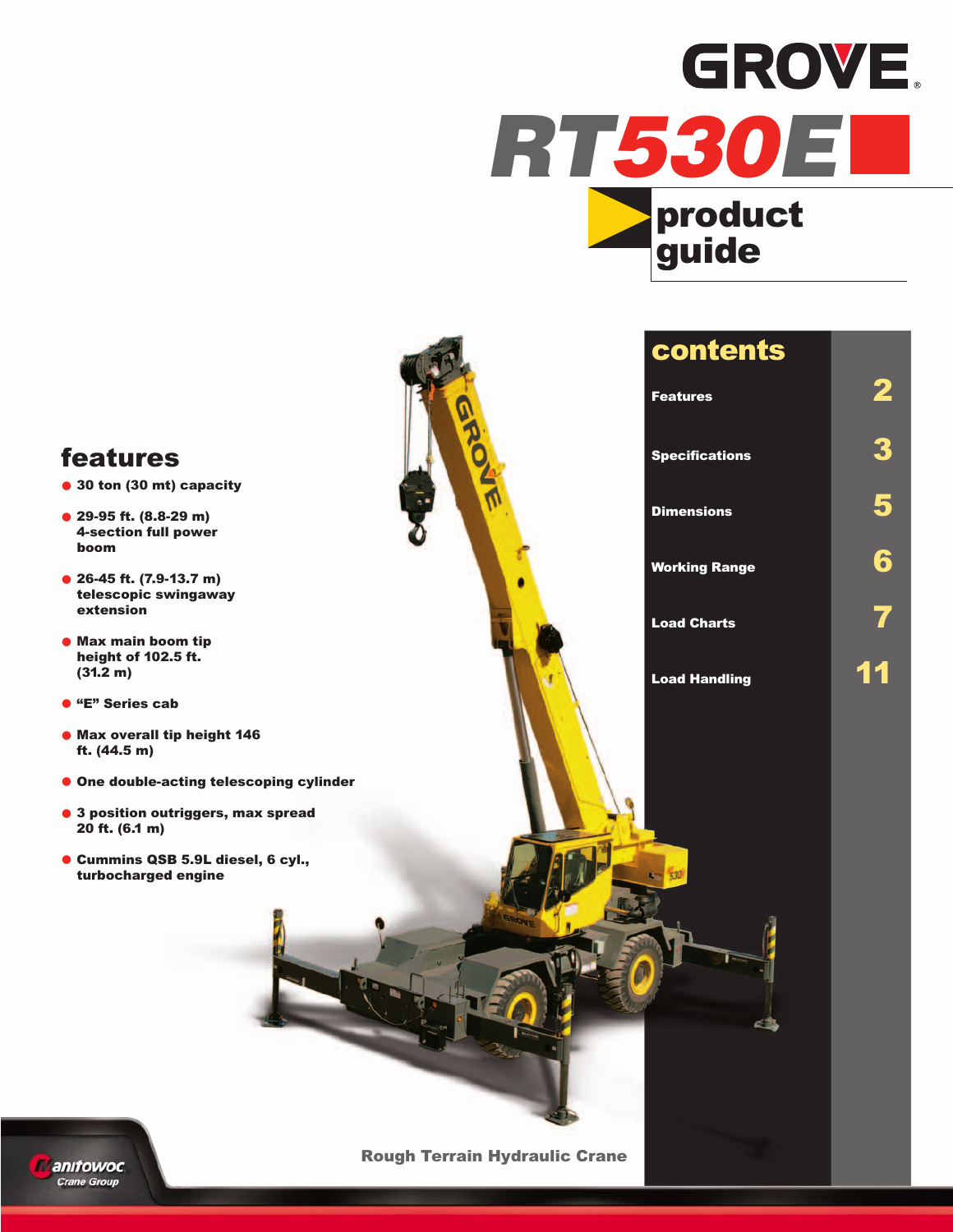## **features**







Fixed length or tele-swingaway boom extension options provide 26 ft. (7.9 m) or 26-45 ft. (7.9- 13.7 m) of additional height that can offset to 0º & 30º. Max RT530E tip height with the tele extension is 146 ft. (44.5 m) and also provides a max working radius of 120 ft. (36.6 m). Optional fulllength decking is also available.







Features common to the Grove "E" Series cab include:

• hot water heater/defroster

• single axis joystick controllers

• sliding skylight and adjustable sunscreen

• engine instrumentation

> • full acoustical lining

The PAT i-Flex 5 graphic display LMI includes a work area definition

system which allows the operator to define a preferred working area.

A quick reeve boom nose and swingaway alignment device help operators put the RT530E to work quickly.



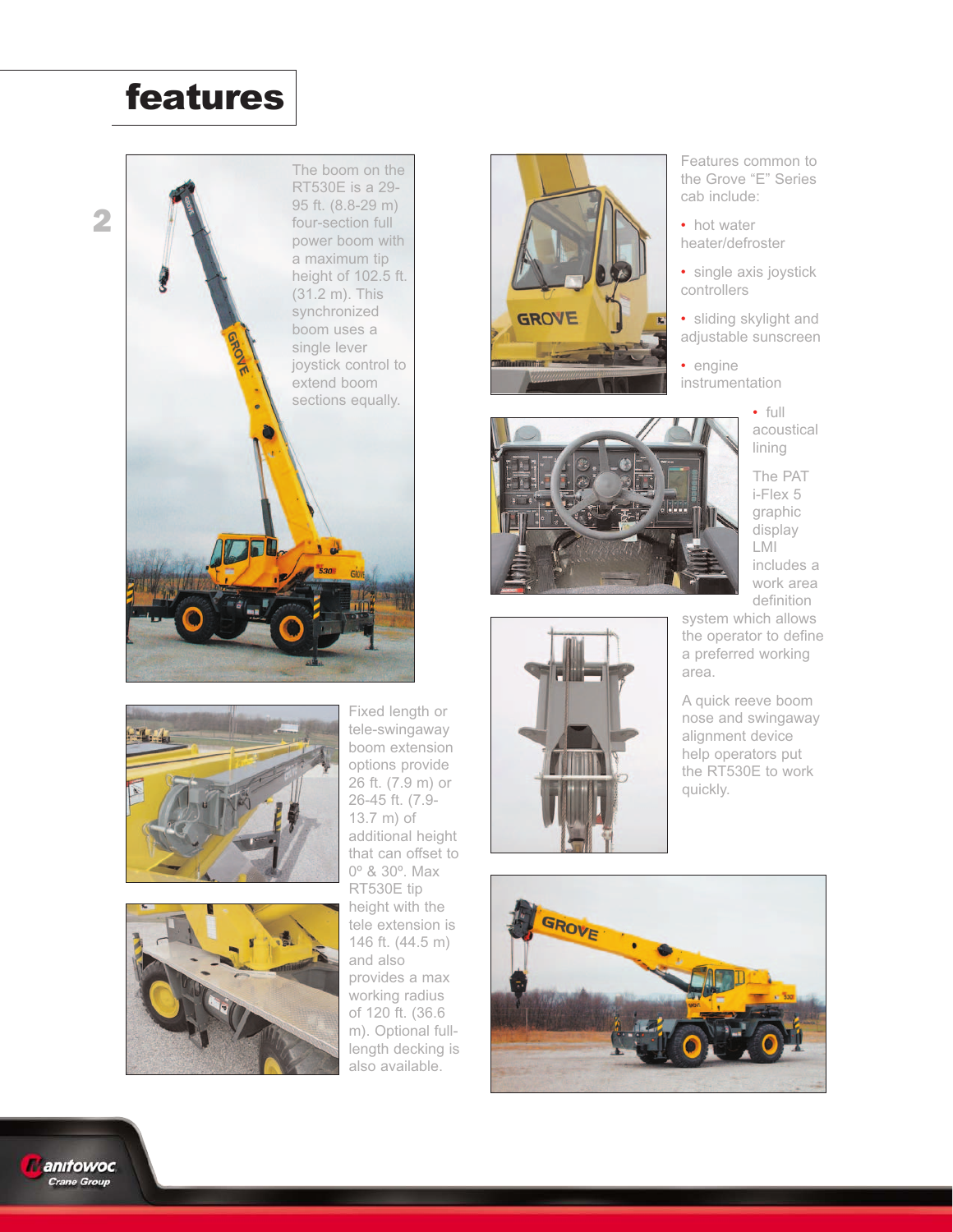## **specifications**

#### **Superstructure**

#### **Boom Boom**

29 ft. - 95 ft. (8.8 m - 29 m) four-section, full power boom. Maximum tip height: 102.5 ft. (31.2 m).



### **\*Optional Fixed Swingaway Extension Fixed Swingaway**

26 ft. (7.92 m) offsettable swingaway extension. Offsettable at 0° and 30°. Stows alongside base boom section. Maximum tip height: 127.6 ft. (38.9 m).



### **\*Optional Telescopic Swingaway Extension Tele-Swing-a-way**

26 ft. - 45 ft. (7.92 m - 13.7 m) telescoping offsettable swingaway extension. Offsettable at 0° and 30°. Stows alongside base boom section.

Maximum tip height: 146 ft. (44.5 m).

## **Boom Nose Boom Nose**

Three nylatron sheaves mounted on heavy duty tapered roller bearings with removable pin-type rope guards. Quick reeve type boom nose. \*Optional removable auxiliary boom nose with removable pin type rope guard.

#### **Boom Elevation Boom Elevation**

One double-acting hydraulic cylinder with integral holding valve provides elevation from -3° to +76°.

## **Load Moment & Anti-Two Block System & Anti-Two Block System**

Standard "Graphic Display" load moment and anti-two block system with audio-visual warning and control lever lockout. These systems provide electronic display of boom angle, length, radius, tip height, relative load moment, maximum permissible load, load indication and warning of impending two-block condition. The standard Work Area Definition System allows the operator to pre-select and define safe working areas. If the crane approaches the pre-set limits, audio-visual warnings aid the operator in avoiding job-site obstructions.

## **Cab Cab**

Full vision, all steel fabricated with acoustical lining and tinted safety glass throughout. Deluxe seat incorporates armrest mounted hydraulic single-axis controllers. Dash panel incorporates gauges for all engine functions. Other standard features include: hot water heater, cab circulating air fan, sliding side and rear windows, sliding skylight with electric wiper, electric windshield wash/wipe, fire extinguisher, seat belt, and sunscreen.

#### $|\mathbf{T}|$ **Swing Swing**

Planetary swing with foot applied multi-disc brake. Spring applied, hydraulically released swing brake and plunger-type, one position, mechanical house lock operated from cab. \*Optional 360° mechanical swing lock. Maximum speed: 2.8 RPM.



8,400 lbs. (3 810 kg) pinned to superstructure.



Three main gear pumps with a combined capacity of 100 GPM (381 L/min). Maximum operating pressure: 3,500 PSI (26.2 MPa).

Two individual valve banks.

Return line type filter with full flow by-pass protection and service indicator. Replaceable cartridge with micron filtration rating of 5/12/16.

90 gallon (341 L) reservoir. Integral oil cooler. System pressure test ports.

#### **HOIST SPECIFICATIONS Main and Auxiliary Hoist Model HP15B-17G**

Planetary reduction with automatic spring applied multi-disc brake. Grooved drum. Electronic hoist drum rotation indicator and hoist drum cable followers.

| Maximum Single Line Pull:                                                                        | 11,640 lbs.<br>(5280 kg)                         |
|--------------------------------------------------------------------------------------------------|--------------------------------------------------|
| Maximum Single Line Speed:                                                                       | 445 FPM<br>(136 m/min)                           |
| Maximum Permissible Line Pull:<br>w/standard 6 x 37 class rope:<br>w/optional 35 x 7 class rope: | 11,640 lbs. (5 280 kg)<br>11,640 lbs. (5 280 kg) |
| Rope Diameter:                                                                                   | 5/8 in.<br>$(16 \, \text{mm})$                   |
| Rope Length:                                                                                     | 450 ft.<br>(137 m)                               |
| Rope Type:<br>6 x 37 class EIPS IWRC<br>*Optional 35 x 7 class rotation resistant                |                                                  |

| Maximum Rope Stowage: | 750 ft. |
|-----------------------|---------|
|                       | (228 m) |

*\*Denotes optional equipment*



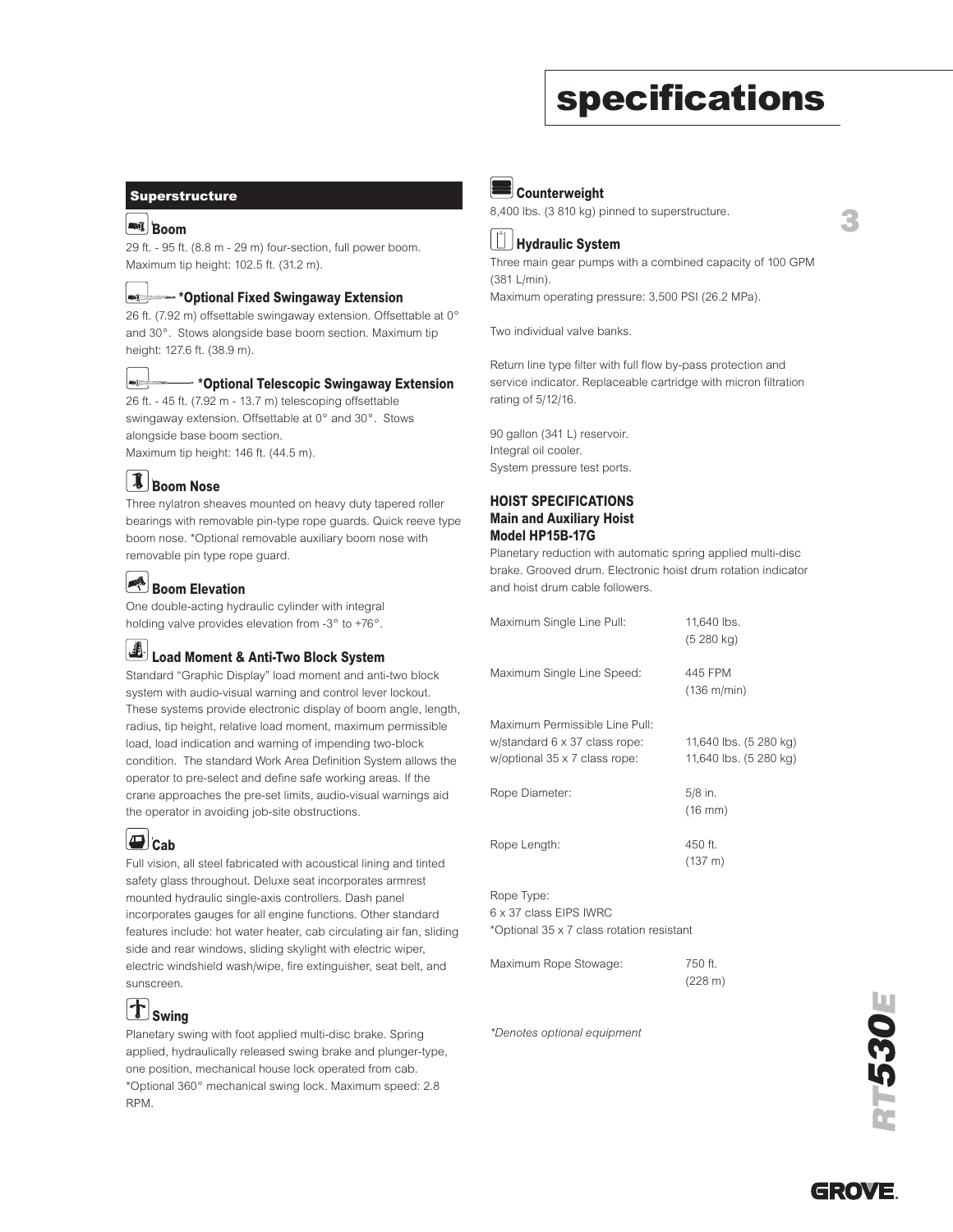## **specifications**

### **Carrier**

**4**

#### **Chassis Frame**

Box section frame fabricated from high-strength, low alloy steel. Integral outrigger housings and front/rear towing and tie down luas

#### ļ-**Outrigger System**

Four hydraulic telescoping single-stage double box beam outriggers with inverted jacks and integral

holding valves. Three position setting. All steel

fabricated quick release type outrigger floats, 16.5 in. (419 mm) square.

Maximum outrigger pad load: 48,900 lbs. (22 498 kg)

### **Outrigger Controls Outrigger Controls**

Controls and crane level indicator located in cab.

## **Engine Engine**

Cummins QSB 5.9L diesel, six cylinders, turbo- charged, 155 bhp (116 kW) (Gross) @ 2,500 RPM. Maximum torque: 440 ft. lbs. (597 Nm) @ 1,500 RPM.

## **Fuel Tank Capacity Fuel Tank Capacity**

58 gallons (220 L)

## **Transmission Transmission**

Full powershift with 6 forward and 6 reverse speeds. Front axle disconnect for 4 x 2 travel.

### **Electrical System Electrical System**

Two 12 V - maintenance free batteries. 12 V starting and lighting, battery disconnect switch.

```
\vert_{1-\bullet-1}Drive
Drive
```
4 x 4

### **Steering Steering**

Fully independent power steering:

Front: Full hydraulic steering wheel controlled.

Rear: Full hydraulic switch controlled.

Provides infinite variations 4 main steering modes: front only, rear only, crab and coordinated. Rear steer indicating gauge.

## **Axles Axles**



Rear: Drive/steer with differential and planetary reduction hubs pivot mounted to frame.

Automatic full hydraulic lockouts on rear axle permit oscillation only with boom centered over the front.

## **Brakes Brakes**

Full hydraulic split circuit disc-type brakes operating on all wheels. Spring-applied, hydraulically released transmission-mounted parking brake.



```
20.5 x 25-24PR bias earthmover type.
*16.00 x 25-28PR bias earthmover type.
```
### **Lights Lights**

Full lighting package including turn indicators, head, tail, brake and hazard warning lights.



24 MPH (39 km/h)

## **Gradeability (Theoretical) Grade**

70% (Based on 58,000 [26 309 kg] GVW) 20.5 x 25 tires, pumps engaged, 95 ft. (29 m) boom, and tele-swingaway.

#### **Miscellaneous Standard Equipment**

Full width steel fenders, dual rear view mirrors, hookblock tiedown, electronic back-up alarm, light package, front stowage well, tachometer, rear wheel position indicator, hot water heater, hoist mirrors, engine distress A/V warning system. Auxiliary hoist control valve arrangement (less hoist). Cold start aid and immersion type engine block heater, 120 V, 1500 watt.

### **\*Optional Equipment**

\* AUXILIARY HOIST PACKAGE (includes Model HP15B-17G auxiliary hoist with electronic hoist drum rotation indicator, hoist drum cable follower, 450 ft. (137 m) of 5/8 in. (16 mm) 35 x 7 class wire rope and auxiliary single sheave boom nose. \* AIR CONDITIONING PACKAGE (includes hydraulic driven air conditioning).

\*AUXILIARY LIGHTING PACKAGE (includes cab mounted, 360° rotation spotlight, cab mounted amber flashing light, and dual base boom mounted floodlights).

\*CONVENIENCE PACKAGE (includes in cab LMI lightbar).

\*Pintle hook - rear

\*Full length aluminum decking

\*CE mark conformance

\*15 ton 2 sheave hookblock

\*Cab-controlled cross axle differential locks

(front & rear)

\*360 degree NYC style positive swinglock \*PAT Datalogger

*\*Denotes optional equipment*



GROVE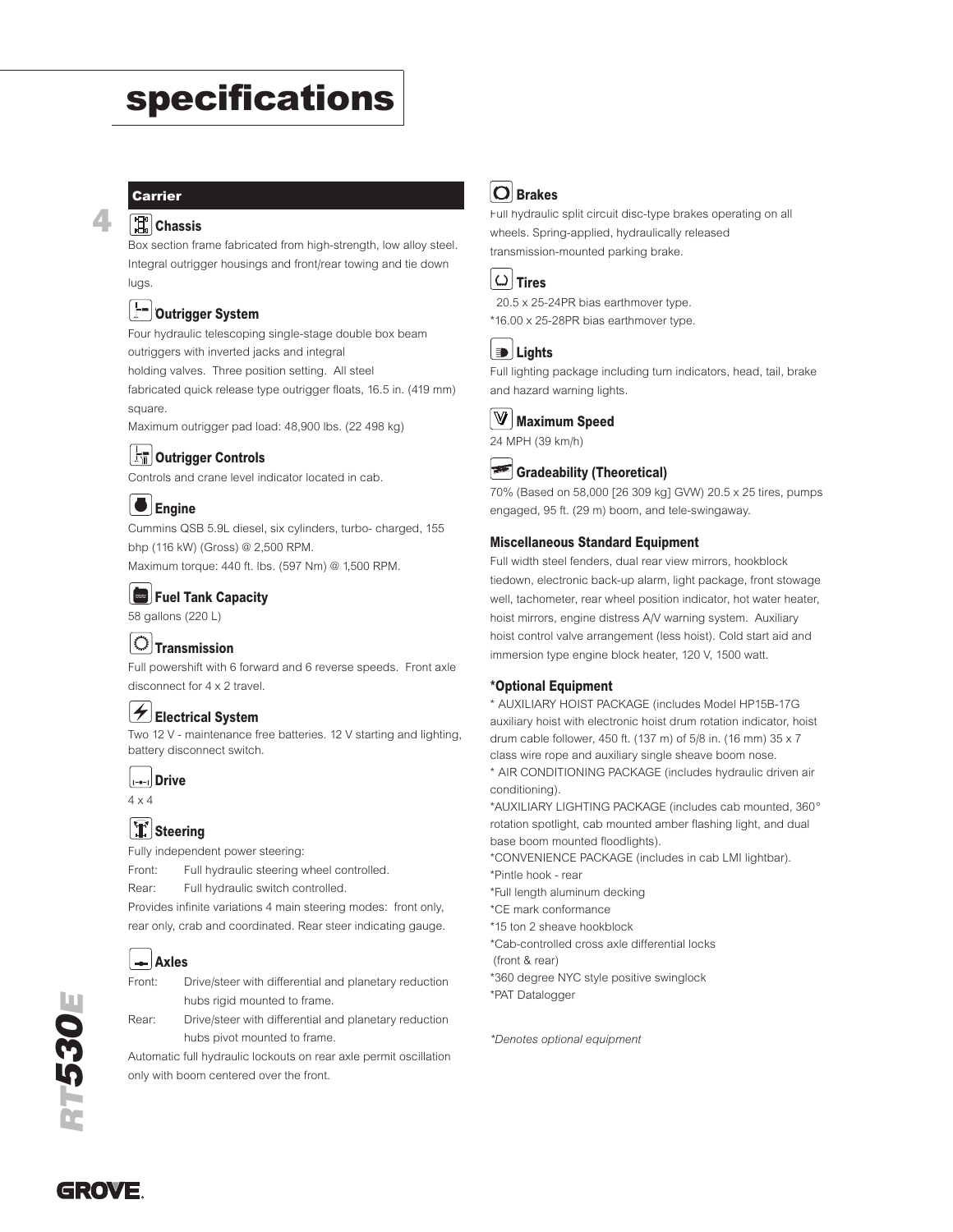## **dimensions**

**5**



3. DIMS. SHOWN BASED ON 20.5 X 25 TIRES. ADD 1.36 [34.5] FOR 16.0 X 25 TIRES.







| <b>Weights</b>                                             |          |            |        |              |           |          |  |
|------------------------------------------------------------|----------|------------|--------|--------------|-----------|----------|--|
|                                                            |          | <b>GVW</b> |        | <b>Front</b> | Rear      |          |  |
|                                                            | lb.      | kg         | Ib.    | kg           | $Ib$ .    | kg       |  |
| <b>RT530E Basic Machine</b>                                | 54,483   | 24,713     | 25,090 | 11,381       | 29,393    | 13,333   |  |
| <b>ADD:</b> 26 - 45 ft Tele swingaway                      | 1.790    | 812        | 2,853  | 1,294        | $-1.063$  | $-482$   |  |
| <b>ADD:</b> 26 ft swingaway                                | 1,300    | 590        | 2,111  | 958          | $-811$    | $-368$   |  |
| <b>ADD:</b> Auxiliary Hoist cable                          | 339      | 154        | $-127$ | $-58$        | 466       | 211      |  |
| <b>ADD:</b> Auxiliary boom nose                            | 142      | 64         | 283    | 128          | $-141$    | $-64$    |  |
| <b>ADD:</b> 30 ton (28mt) 3-sheave hook-<br>block (stowed) | 580      | 263        | 611    | 277          | $-31$     | $-14$    |  |
| <b>ADD:</b> 7.5 ton (6.8mt) headache ball<br>(stowed)      | 369      | 167        | 388    | 176          | $-19$     | $-9$     |  |
| Remove: counterweight                                      | $-8.400$ | $-3,810$   | 2,668  | 1,210        | $-11,068$ | $-5,020$ |  |



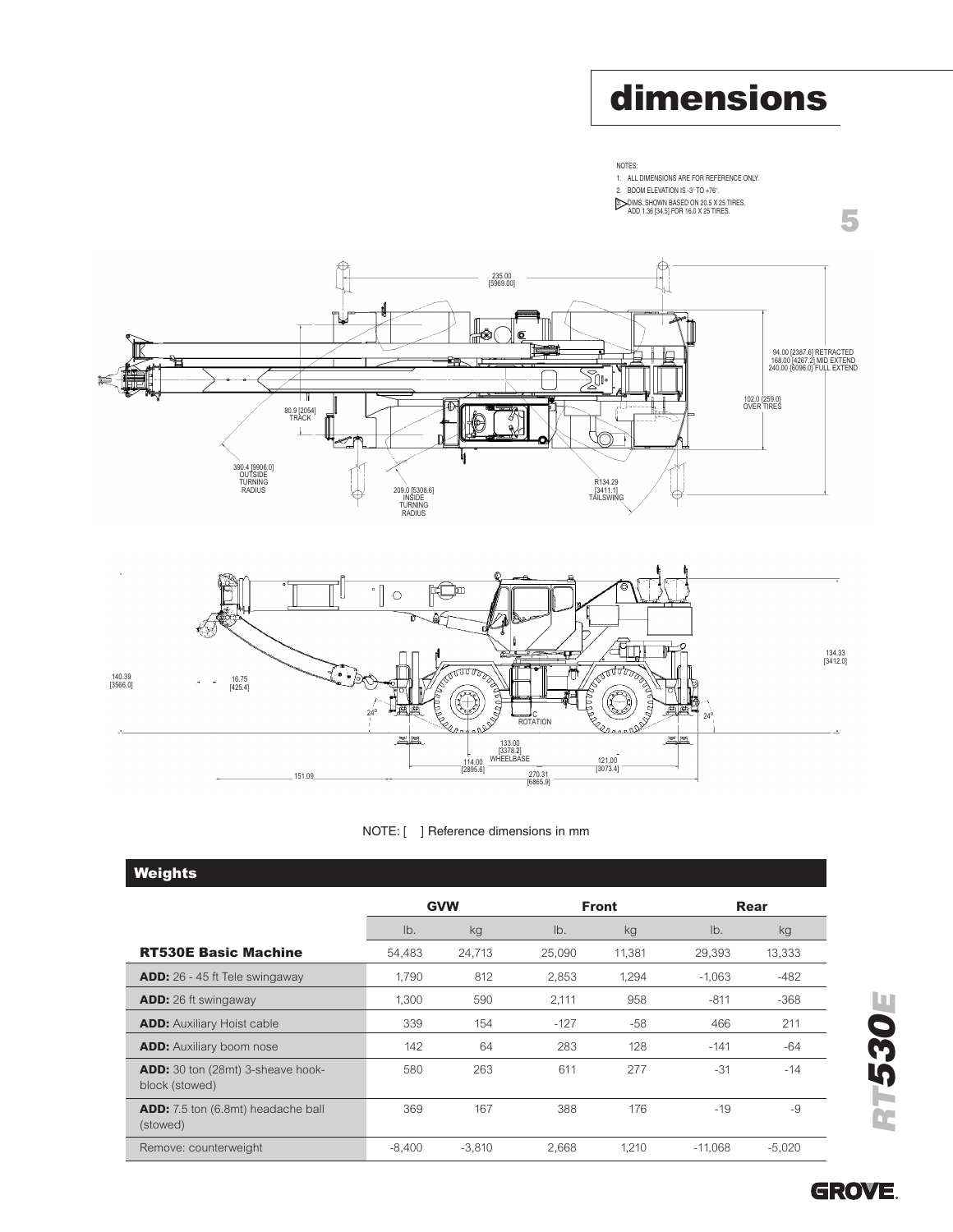## **working range**

### **Working range – 95 ft. Main Boom + 26-45 ft. extension**



*RT530E*



Dimensions are for largest Grove furnished hook block and headache ball, with anti-two block activated.

**GROVE.**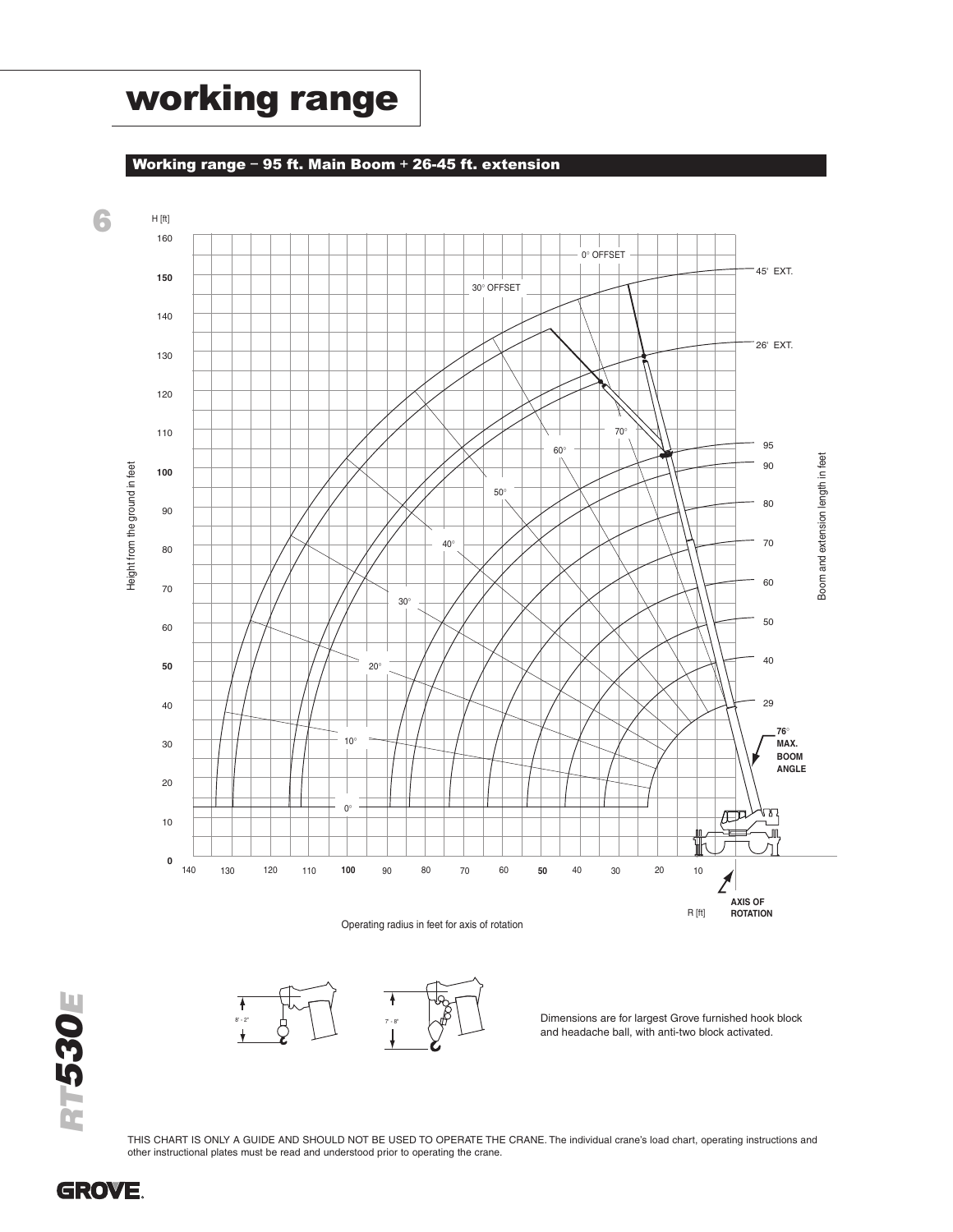# **RT530E load chart**

|           |                                                                                                                                                                |                    | Q                |                  |                  |                  |                  |                  |  |
|-----------|----------------------------------------------------------------------------------------------------------------------------------------------------------------|--------------------|------------------|------------------|------------------|------------------|------------------|------------------|--|
| 29-95 ft. | 8.400 lbs                                                                                                                                                      | 100%<br>20' spread | 360              |                  |                  |                  |                  |                  |  |
|           |                                                                                                                                                                |                    |                  |                  | Pounds           |                  |                  |                  |  |
| Θ         |                                                                                                                                                                |                    |                  |                  |                  |                  |                  |                  |  |
| Feet      | 29                                                                                                                                                             | 40                 | 50               | 60               | 70               | 80               | 90               | 95               |  |
| 10        | 60,000<br>(60.5)                                                                                                                                               | 50.100<br>(69.5)   | 46,950<br>(74.5) |                  |                  |                  |                  |                  |  |
| 12        | 54,650<br>(56)                                                                                                                                                 | 50,100<br>(66.5)   | 44,950<br>(72)   | *38.850<br>(76)  |                  |                  |                  |                  |  |
| 15        | 42,850<br>(47.5)                                                                                                                                               | 43.800<br>(61.5)   | 41.050<br>(68)   | 36,000<br>(72)   | *29.450<br>(76)  | *22,450<br>(76)  |                  |                  |  |
| $20\,$    | 30,700<br>(30)                                                                                                                                                 | 31,650<br>(53)     | 32,100<br>(61.5) | 29,500<br>(67)   | 27,400<br>(71)   | 22,450<br>(73.5) | *18,550<br>(76)  | *15,500<br>(76)  |  |
| 25        |                                                                                                                                                                | 24,050<br>(42.5)   | 24,500<br>(54.5) | 24,800<br>(61.5) | 23,100<br>(66.5) | 19,250<br>(70)   | 16,500<br>(72.5) | 15,300<br>(74)   |  |
| 30        |                                                                                                                                                                | 18,800<br>(29)     | 19,250<br>(47)   | 19,550<br>(56)   | 19,600<br>(61.5) | 16,850<br>(66)   | 14,400<br>(69)   | 13,200<br>(70.5) |  |
| 35        |                                                                                                                                                                |                    | 15,550<br>(38)   | 15,850<br>(49.5) | 16,000<br>(56.5) | 14,850<br>(61.5) | 12,700<br>(65.5) | 11,500<br>(67.5) |  |
| 40        |                                                                                                                                                                |                    | 12,800<br>(26)   | 12,950<br>(42.5) | 13.000<br>(51.5) | 13.050<br>(57.5) | 11,000<br>(62)   | 10,000<br>(64)   |  |
| 45        |                                                                                                                                                                |                    |                  | 10.450<br>(34.5) | 10.500<br>(46)   | 10.550<br>(53)   | 9.630<br>(58.5)  | 9.060<br>(60.5)  |  |
| 50        |                                                                                                                                                                |                    |                  | 8,610<br>(23.5)  | 8,630<br>(39.5)  | 8,670<br>(48)    | 8,720<br>(54.5)  | 7,990<br>(57)    |  |
| 55        |                                                                                                                                                                |                    |                  |                  | 7,170<br>(32)    | 7,200<br>(43)    | 7,250<br>(50)    | 7,100<br>(53)    |  |
| 60        |                                                                                                                                                                |                    |                  |                  | 6,000<br>(22)    | 6,030<br>(37)    | 6,100<br>(45.5)  | 6,110<br>(49)    |  |
| 65        |                                                                                                                                                                |                    |                  |                  |                  | 5,080<br>(30)    | 5,120<br>(40.5)  | 5,150<br>(44.5)  |  |
| 70        |                                                                                                                                                                |                    |                  |                  |                  | 4,270<br>(20.5)  | 4,330<br>(35)    | 4,350<br>(40)    |  |
| 75        |                                                                                                                                                                |                    |                  |                  |                  |                  | 3.650<br>(28.5)  | 3.700<br>(34.5)  |  |
| 80        |                                                                                                                                                                |                    |                  |                  |                  |                  | 3,100<br>(20)    | 3,100<br>(28)    |  |
| 85        |                                                                                                                                                                |                    |                  |                  |                  |                  |                  | 2,600<br>(20)    |  |
|           | Minimum boom angle (i) for indicated length (no load)                                                                                                          |                    |                  |                  |                  |                  |                  | $\mathbf 0$      |  |
|           | Maximum boom length (ft.) at 0; boom angle (no load)                                                                                                           |                    |                  |                  |                  |                  |                  | 95               |  |
|           | NOTE: () Boom angles are in degrees.<br>#LMI operating code. Refer to LMI manual for operating instructions.<br>*This capacity is based on maximum boom angle. |                    |                  |                  |                  |                  |                  |                  |  |

| Lifting Capacities at Zero Degree Boom Angle<br>On Outriggers Fully Extended - 360;                |                  |                  |                 |                 |                 |                 |                 |               |  |  |
|----------------------------------------------------------------------------------------------------|------------------|------------------|-----------------|-----------------|-----------------|-----------------|-----------------|---------------|--|--|
| Main Boom Length in Feet<br><b>Boom</b><br>Angle<br>80<br>95.2<br>50<br>90<br>29<br>60<br>70<br>40 |                  |                  |                 |                 |                 |                 |                 |               |  |  |
| 0 deg.                                                                                             | 26,100<br>(22.8) | 15.800<br>(33.8) | 1.000<br>(43.8) | 7.430<br>(53.8) | 5.220<br>(63.8) | 3.730<br>(73.8) | 2.660<br>(83.8) | 2,220<br>(89) |  |  |

NOTE: () Reference radii in feet. A6-829-101755

THIS CHART IS ONLY A GUIDE AND SHOULD NOT BE USED TO OPERATE THE CRANE. The individual crane's load chart, operating instructions and other instructional plates must be read and understood prior to operating the crane.

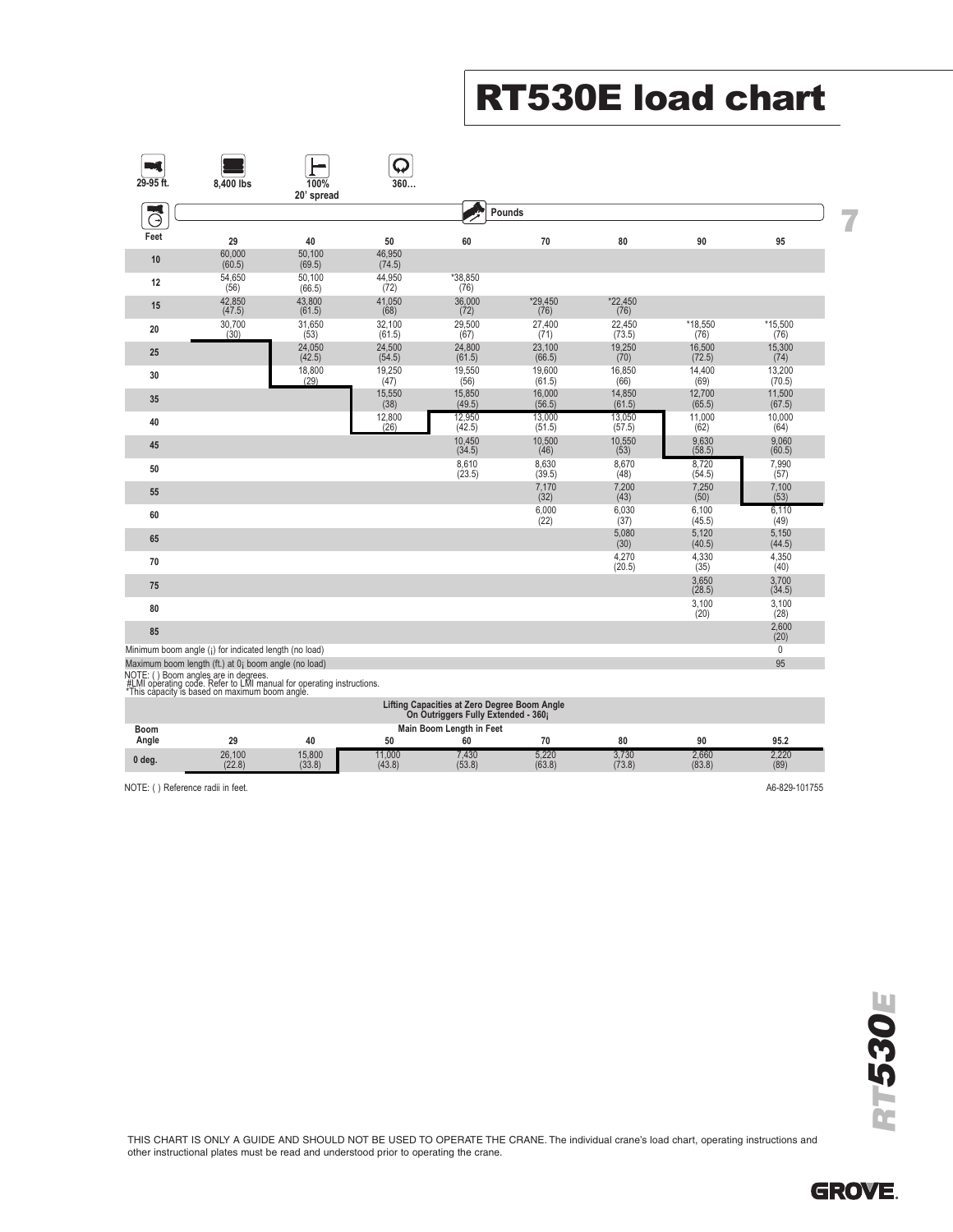# **RT530E load chart**

**Pounds** 

**30¡ OFFSET**

\*5,780 (76)

5,780  $(73.5)$ 

5,360 (71)

4,750 (68)

4,290  $(65)$ 

3,870  $(62)$ 

3,530 (59)

3,230 (56)

3,000 (52.5)

2,780  $(49)$ 

2,410 (45)

1,970  $(40.5)$ 

1,580 (35.5)

**\*\*26 ft. LENGTH 45 ft. LENGTH #0021 #0023 #0041 #0043**

> **0¡ OFFSET**

¦⊶

\*5,250 (76)

5,250 (75)

4,940 (73)

4,540 (71)

4,150  $(68.5)$ 

> 3,890  $(66)$

3,740  $(64)$ 

3,600 (61.5)

3,470 (59)

3,240 (56.5)

3,050 (54)

2,820 (51)

2,480 (48.5)

2,090  $(45.5)$ 

1,740  $(42)$ 



**Feet**

 $\vec{C}$ 

**8**

**30** \*8,200

**35** 8,200 (73.5)

**40** 8,200 (71)

**45** 8,120

**50** 7,350 (66)

**55** 6,370

**60** 5,670

**65** 4,820

**70** 4,200 (54.5)

**75** 3,680

**80** 3,080

**85** 2,520

**90** 2,050 (41)

**95** 1,670

**100** 1,370 (32.5)

**105** 1,020

**0¡ OFFSET**

(76)

(68.5)

(63)

(60.5)

 $(57.5)$ 

 $(51.5)$ 

(48.5)

 $(45)$ 

(37)

 $(27.5)$ 

**110** 1,430





**30¡ OFFSET**

\*2,730 (76)

2,730  $(74.5)$ 

2,730 (72)

2,580 (69.5)

2,520  $(67)$ 

2,460  $(64)$ 

2,420 (61.5)

2,390 (58.5)

2,370 (55.5)

2,310 (52)

2,000  $(49)$ 

1,580

щ





 $\overline{\mathsf{Q}}$ 

Ą **Pounds #9005**  $\overline{G}$ **Main Boom Length in Feet Feet 29 40 50 60** \*16,450 **10** 25,550 (60.5) 25,550 (70) (76) **12** 20,600 16,450 20,600  $(56)$ (66.5)  $(72)$ 14,350 **15** 14,350 (47.5) 14,350 (62) 14,350 (72.5)  $(68)$ **20** 8,280 8,280 8,280 8,280 (30) (53) (61.5) (67) 5,330 5,330 **25** 5,330  $(42.5)$  $(54.5)$ (61.5) **30** 3,630 3,630 3,630 (29)  $(47)$ (56) 2,500 **35** 2,500  $(38)$ <br>1,690  $(49.5)$ 1,690 **40** 1,690  $(26)$  $(42.5)$ **45** 1,090  $(34.5)$ <br> $34<sub>i</sub>$ 

Min. boom angle for indicated length (no load)  $34\frac{34}{1}$ <br>Max. boom length at 0<sub>i</sub> boom angle (no load) 50 ft. Max. boom length at  $0<sub>i</sub>$  boom angle (no load)

NOTE: ( ) Boom angles are in degrees. #LMI operating code. Refer to LMI manual for instructions. \*This capacity is based upon maximum boom angle.

Lifting Capacity at Zero Degree On Rubber - 360¡

**Boom Main Boom Length in Fee** 

| $-00111$                       |                 |                 |                 |                |
|--------------------------------|-----------------|-----------------|-----------------|----------------|
| Anale                          | 29              | 40              | 50              |                |
| 0i                             | 6.110<br>(22.8) | 2.730<br>(33.8) | 1.210<br>(43.8) |                |
| NOTE: Reference radii in feet. |                 |                 |                 | A6-829-100274C |



|                                      |                  |                                                                                                           | Pounds           |                  |  |  |  |  |  |  |
|--------------------------------------|------------------|-----------------------------------------------------------------------------------------------------------|------------------|------------------|--|--|--|--|--|--|
|                                      | #9005            |                                                                                                           |                  |                  |  |  |  |  |  |  |
|                                      |                  |                                                                                                           |                  |                  |  |  |  |  |  |  |
| Feet                                 | 29               | Main Boom Length in Feet<br>40                                                                            | 50               | 60               |  |  |  |  |  |  |
| 10                                   | 30.100<br>(60.5) | 26,550<br>(70)                                                                                            | 16.450<br>(74.5) |                  |  |  |  |  |  |  |
| 12                                   | 26.550<br>(56)   | 22.100<br>(66.5)                                                                                          | 16.450<br>(72)   |                  |  |  |  |  |  |  |
| 15                                   | 22.100<br>(47.5) | 22.100<br>(62)                                                                                            | 16.450<br>(68)   | 16.450<br>(72.5) |  |  |  |  |  |  |
| 20                                   | 16,050<br>(30)   | 16.050<br>(53)                                                                                            | 16,050<br>(61.5) | 16,050<br>(67)   |  |  |  |  |  |  |
| 25                                   |                  | 11,005<br>(42.5)                                                                                          | 11.005<br>(54.5) | 11.005<br>(61.5) |  |  |  |  |  |  |
| 30                                   |                  | 8.060<br>(29)                                                                                             | 8.060<br>(47)    | 8.060<br>(56)    |  |  |  |  |  |  |
| 35                                   |                  |                                                                                                           | 6.110<br>(38)    | 6.110<br>(49.5)  |  |  |  |  |  |  |
| 40                                   |                  |                                                                                                           | 4.720<br>(26)    | 4.720<br>(42.5)  |  |  |  |  |  |  |
| 45                                   |                  |                                                                                                           |                  | 3.680<br>(34.5)  |  |  |  |  |  |  |
| 50                                   |                  |                                                                                                           |                  | 2,870<br>(23.5)  |  |  |  |  |  |  |
|                                      |                  | Min. boom angle for indicated length (no load)                                                            |                  | 0 <sub>i</sub>   |  |  |  |  |  |  |
| NOTE: () Boom angles are in degrees. |                  | Max. boom length at 0; boom angle (no load)<br>#LMI opérating code. Refer to LMI manual for instructions. |                  | 60 ft.           |  |  |  |  |  |  |
|                                      |                  | Lifting Capacity at Zero Degree On Rubber<br><b>Stationary- Defined Arc Boom Centered Over Front</b>      |                  |                  |  |  |  |  |  |  |
| Boom                                 |                  | Main Boom Length in Feet                                                                                  |                  |                  |  |  |  |  |  |  |

**Angle 29 40 50 60** 0¡ 12,700 (22.8) 6,500 (33.8) 3,890 (43.8) 2,360 (53.8)

NOTE: Reference radii in feet. A6-829-100275B

(38.5) (45) **115** 1,150  $\frac{1,150}{(35)}$ 1,260 (40.5) **120** 900  $(30.5)$ Min. boom angle for indicated length (no load) 24¡ 30¡ 30¡ 30¡ Max. boom length at 0¡ boom angle (no load) 80 ft. 80 ft.

#LMI operating code. Refer to LMI manual for instructions. [1984]<br>\*This capacity based on maximum boom angle.<br>\*\*26 ft. capacities are also applicable to fixed offsettable ext. However,<br>the LMI codes will change to #0051 an

#### **BOOM EXTENSION CAPACITY NOTES:**

- 1. All capacities above the bold line are based on structural strength of boom extension.
- 2. 26 ft. and 45 ft. boom extension lengths may be used for single line lifting service.
- 3. Radii listed are for a fully extended boom with the boom extension erected. For main boom lengths less than fully extended, the rated loads are determined by boom angle. Use only the column which corresponds to the boom extension length and offset for which the machine is configured. For boom angles not shown, use the rating of the next lower boom angle.

**WARNING:** Operation of this machine with heavier loads than the capacities listed is strictly prohibited. Machine tipping with boom extension occurs rapidly and without advance warning.

- 4. Boom angle is the angle above or below horizontal of the longitudinal axis of the boom base section after lifting rated load.
- 5. Capacities listed are with outriggers fully extended and vertical jacks set only.

THIS CHART IS ONLY A GUIDE AND SHOULD NOT BE USED TO OPERATE THE CRANE. The individual crane's load chart, operating instructions and other instructional plates must be read and understood prior to operating the crane.



GROVE.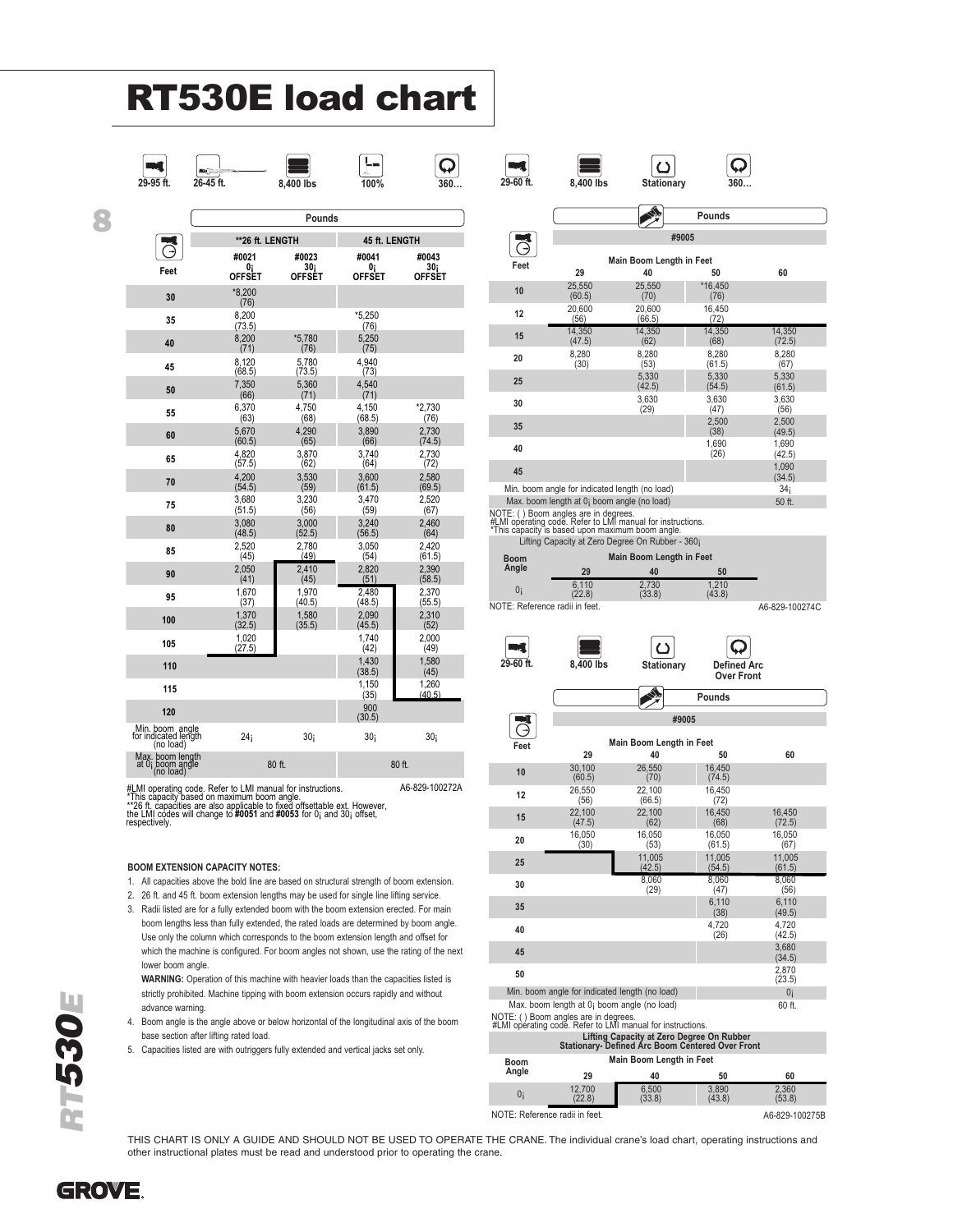# **RT530E load charts**

 $\Box$ 

 $\overline{\Omega}$ 

 $\Box$ 

 $\equiv$ 

| 29-60 ft. |                                                                                                    | ں                                                 |                                           |                  |  |  |  |  |  |  |
|-----------|----------------------------------------------------------------------------------------------------|---------------------------------------------------|-------------------------------------------|------------------|--|--|--|--|--|--|
|           | 8.400 lbs                                                                                          | Pick & Carry<br>(Max. 2.5 MPH)<br>20.5 x 25 Tires | <b>Boom Centered</b><br><b>Over Front</b> |                  |  |  |  |  |  |  |
|           |                                                                                                    |                                                   | Pounds                                    |                  |  |  |  |  |  |  |
|           |                                                                                                    | #9006                                             |                                           |                  |  |  |  |  |  |  |
| Feet      |                                                                                                    | Main Boom Length in Feet                          |                                           |                  |  |  |  |  |  |  |
|           | 29                                                                                                 | 40                                                | 50                                        | 60               |  |  |  |  |  |  |
| 10        | 25,900<br>(60.5)                                                                                   | 25,900<br>(70)                                    | 18,250<br>(74.5)                          |                  |  |  |  |  |  |  |
| 12        | 22.350<br>(56)                                                                                     | 22.350<br>(66.5)                                  | 18.250<br>(72)                            |                  |  |  |  |  |  |  |
| 15        | 18,250<br>(47.5)                                                                                   | 18,250<br>(62)                                    | 18,250<br>(68)                            | 13,350<br>(72.5) |  |  |  |  |  |  |
| 20        | 13,350<br>(30)                                                                                     | 13,350<br>(53)                                    | 13,350<br>(61.5)                          | 13,350<br>(67)   |  |  |  |  |  |  |
| 25        |                                                                                                    | 10.350<br>(42.5)                                  | 10.350<br>(54.5)                          | 10,350<br>(61.5) |  |  |  |  |  |  |
| 30        |                                                                                                    | 8.060<br>(29)                                     | 8.060<br>(47)                             | 8.060<br>(56)    |  |  |  |  |  |  |
| 35        |                                                                                                    |                                                   | 4.810<br>(38)                             | 4.810<br>(49.5)  |  |  |  |  |  |  |
| 40        |                                                                                                    |                                                   | 3.770<br>(26)                             | 3.770<br>(42.5)  |  |  |  |  |  |  |
| 45        |                                                                                                    |                                                   |                                           | 2,930<br>(34.5)  |  |  |  |  |  |  |
| 50        |                                                                                                    |                                                   |                                           | 2.240<br>(23.5)  |  |  |  |  |  |  |
|           | Min. boom angle for indicated length (no load)                                                     |                                                   |                                           | 0 <sub>i</sub>   |  |  |  |  |  |  |
|           | Max. boom length at 0; boom angle (no load)                                                        |                                                   |                                           | 60 ft.           |  |  |  |  |  |  |
|           | NOTE: () Boom angles are in degrees.<br>#LMI operating code. Refer to LMI manual for instructions. |                                                   |                                           |                  |  |  |  |  |  |  |

| Lifting Capacity at Zero Degree On Rubber<br>Pick & Carry - Boom Centered Over Front |                          |                 |                 |                 |  |  |  |  |  |
|--------------------------------------------------------------------------------------|--------------------------|-----------------|-----------------|-----------------|--|--|--|--|--|
| <b>Boom</b><br>Angle                                                                 | Main Boom Length in Feet |                 |                 |                 |  |  |  |  |  |
|                                                                                      | 29                       | 40              | 50              | 60              |  |  |  |  |  |
| 0i                                                                                   | 11.400<br>(22.8)         | 5.090<br>(33.8) | 3.110<br>(43.8) | 1.800<br>(53.8) |  |  |  |  |  |
| NOTE: Reference radii in feet.                                                       |                          |                 |                 | A6-829-100276B  |  |  |  |  |  |

#### **NOTES TO ALL RUBBER CAPACITY CHARTS:**

- 1. Capacities are in pounds and do not exceed 75% of tipping loads as determined by test in accordance with SAE J765.
- 2. Capacities are applicable to machines equipped with 20.5x25 (24 ply) tires at 75 psi cold inflation pressure, and 16.00x25 (28 ply) tires at 100 psi cold inflation pressure.
- 3. Defined Arc Over front includes 6° on either side of longitudinal centerline of machine (ref. drawing C6-829-003529).
- 4. Capacities appearing above the bold line are based on structural strength and tipping should not be relied upon as a capacity limitation.
- 5. Capacities are applicable only with machine on firm level surface.
- 6. On rubber lifting with boom extensions not permitted.
- 7. For pick and carry operation, boom must be centered over front of machine, mechanical swing lock engaged and load restrained from swinging. When handling loads in the structural range with capacities close to maximum ratings, travel should be reduced to creep speeds.
- 8. Axle lockouts must be functioning when lifting on rubber.
- 9. All lifting depends on proper tire inflation, capacity and condition. Capacities must be reduced for lower tire inflation pressures. See lifting capacity chart for tire used. Damaged tires are hazardous to safe operation of crane.
- 10. Creep Not over 200 ft. of movement in any 30 minute period and not exceeding 1mph.

|              |                  |                  |                  |                          |                  | Pounds           |                  |                  |  |
|--------------|------------------|------------------|------------------|--------------------------|------------------|------------------|------------------|------------------|--|
|              |                  | #4001            |                  |                          |                  |                  |                  |                  |  |
|              |                  |                  |                  | Main Boom Length in Feet |                  |                  |                  |                  |  |
| Feet         | 29               | 40               | 50               | 60                       | 70               | 80               | 90               | 95               |  |
| 10           | 60,000<br>(60.5) | 48,000<br>(69.5) | 45,000<br>(74.5) |                          |                  |                  |                  |                  |  |
| 12           | 53,300<br>(56)   | 48.000<br>(66.5) | 44.950<br>(72)   | *37.000<br>(76)          |                  |                  |                  |                  |  |
| 15           | 42,100<br>(47.5) | 40,500<br>(61.5) | 38,350<br>(68)   | 36,000<br>(72)           | *27,400<br>(76)  | *21,000<br>(76)  |                  |                  |  |
| 20           | 23,950<br>(30)   | 23,850<br>(53)   | 23,900<br>(61.5) | 24,050<br>(67)           | 23,200<br>(71)   | 21,000<br>(73.5) | *17,000<br>(76)  | *15,500<br>(76)  |  |
| 25           |                  | 15,850<br>(42.5) | 15,950<br>(54.5) | 16,150<br>(61.5)         | 16,350<br>(66.5) | 16,400<br>(70)   | 15,950<br>(72.5) | 15,300<br>(74)   |  |
| 30           |                  | 11,350<br>(29)   | 11,500<br>(47)   | 11,650<br>(56)           | 11,800<br>(61.5) | 12,000<br>(66)   | 12,150<br>(69)   | 12.100<br>(70.5) |  |
| 35           |                  |                  | 8,620<br>(38)    | 8,820<br>(49.5)          | 8,930<br>(56.5)  | 9,050<br>(61.5)  | 9,190<br>(65.5)  | 9,260<br>(67.5)  |  |
| 40           |                  |                  | 6,610<br>(26)    | 6,820<br>(42.5)          | 6.900<br>(51.5)  | 6.990<br>(57.5)  | 7.100<br>(62)    | 7.150<br>(64)    |  |
| 45           |                  |                  |                  | 5.350<br>(34.5)          | 5.400<br>(46)    | 5.470<br>(53)    | 5.550<br>(58.5)  | 5.600<br>(60.5)  |  |
| 50           |                  |                  |                  | 4,220<br>(23.5)          | 4,260<br>(39.5)  | 4,310<br>(48)    | 4,370<br>(54.5)  | 4,410<br>(57)    |  |
| 55           |                  |                  |                  |                          | 3.350<br>(32)    | 3.390<br>(43)    | 3.430<br>(50)    | 3.460<br>(53)    |  |
| 60           |                  |                  |                  |                          | 2,600<br>(22)    | 2,640<br>(37)    | 2,670<br>(45.5)  | 2,700<br>(49)    |  |
| 65           |                  |                  |                  |                          |                  | 2,020<br>(30)    | 2,050<br>(40.5)  | 2,060<br>(44.5)  |  |
| 70           |                  |                  |                  |                          |                  | 1.490<br>(20.5)  | 1.520<br>(35)    | 1.530<br>(40)    |  |
| 75           |                  |                  |                  |                          |                  |                  | 1.070<br>(28.5)  | 1,080<br>(34.5)  |  |
| $0.1A$ (lb.) | 660              | 610              | 580              | 560                      | 550              | 540              | 540<br>15        | 530<br>20        |  |

NOTE: ( ) Boom angles are in degrees. #LMI operating code. Refer to LMI manual for operating instructions. \*This capacity is based on maximum boom angle.

|                                                                                   | THIS CADACILY IS DASCU OITHIAAIHUIH DOOIH AHUIC. |                 |                 |                 |                 |                 |  |  |  |  |
|-----------------------------------------------------------------------------------|--------------------------------------------------|-----------------|-----------------|-----------------|-----------------|-----------------|--|--|--|--|
| Lifting Capacities at Zero Degree Boom Angle<br>On Outriggers 50% Extended - 360; |                                                  |                 |                 |                 |                 |                 |  |  |  |  |
| Boom                                                                              | <b>Main Boom Length in Feet</b>                  |                 |                 |                 |                 |                 |  |  |  |  |
| Angle                                                                             | 29                                               | 40              | 50              | 60              | 70              | 80              |  |  |  |  |
| $0$ deg.                                                                          | 18.800<br>(22.8)                                 | 9.000<br>(33.8) | 5.400<br>(43.8) | 3.480<br>(53.8) | 2.100<br>(63.8) | 1.130<br>(73.8) |  |  |  |  |

NOTE: ( ) Reference radii in feet. A6-829-100270A



THIS CHART IS ONLY A GUIDE AND SHOULD NOT BE USED TO OPERATE THE CRANE. The individual crane's load chart, operating instructions and other instructional plates must be read and understood prior to operating the crane.

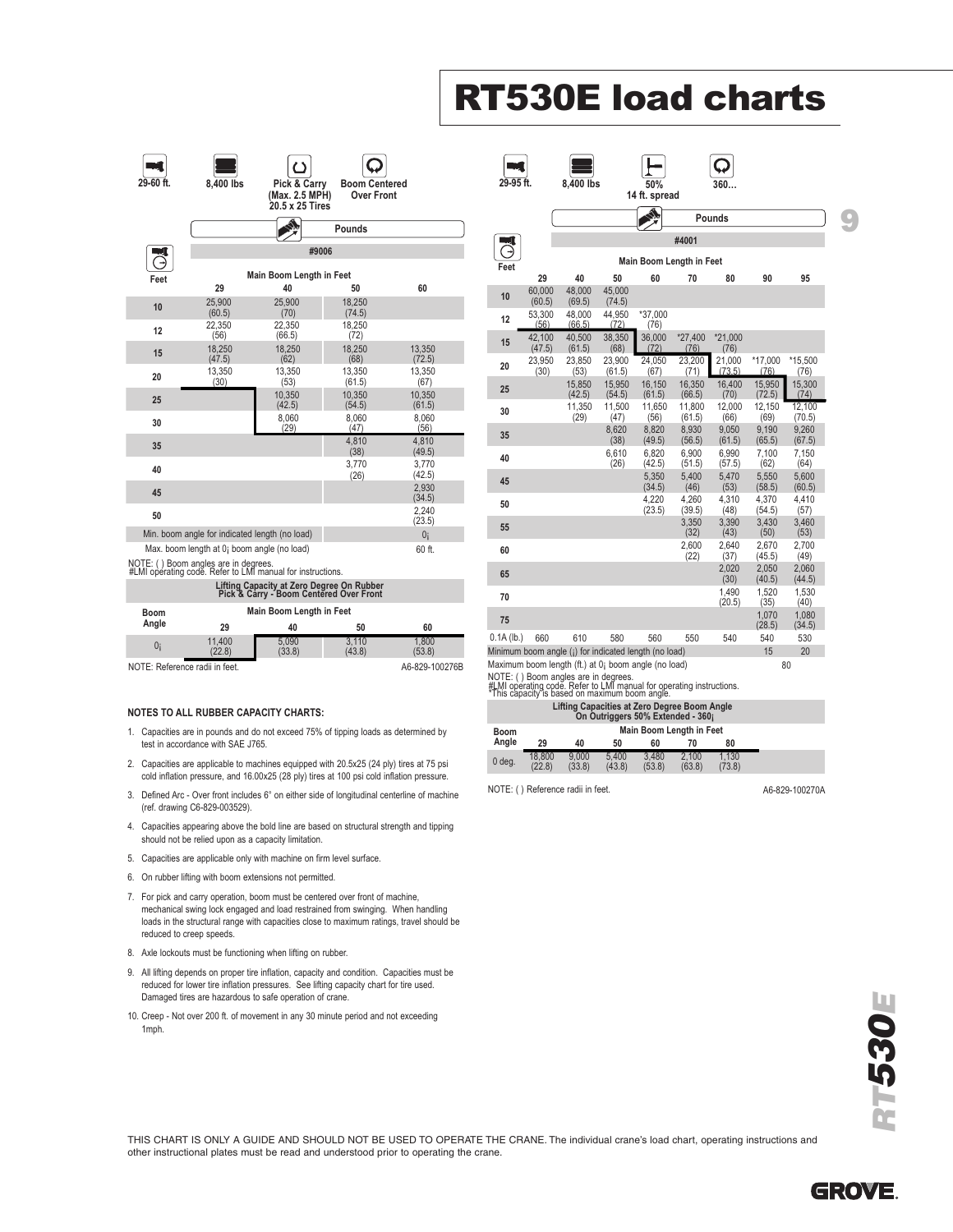|             | OZ[0]            |                                                          | enai                                                                                                                   |                                  |                          |                   |                           |                         |
|-------------|------------------|----------------------------------------------------------|------------------------------------------------------------------------------------------------------------------------|----------------------------------|--------------------------|-------------------|---------------------------|-------------------------|
| 29-95 ft.   |                  | 8.400 lbs                                                |                                                                                                                        | <b>0%</b><br>7 ft. 10 in. spread |                          | 360.              |                           |                         |
|             |                  |                                                          |                                                                                                                        |                                  |                          | Pounds            |                           |                         |
|             |                  |                                                          |                                                                                                                        |                                  | #8001                    |                   |                           |                         |
|             | Feet             |                                                          |                                                                                                                        |                                  | Main Boom Length in Feet |                   |                           |                         |
|             | 29               | 40                                                       | 50                                                                                                                     | 60                               | 70                       | 80                | 90                        | 95                      |
| 10          | 34,700<br>(60.5) | 32.400<br>(69.5)                                         | 30,400<br>(74.5)                                                                                                       |                                  |                          |                   |                           |                         |
| 12          | 26,200<br>(56)   | 25.400<br>(66.5)                                         | 24,100<br>(72)                                                                                                         | *22,900<br>(76)                  |                          |                   |                           |                         |
| 15          | 17,750<br>(47.5) | 17,550<br>(61.5)                                         | 17,550<br>(68)                                                                                                         | 17,250<br>(72)                   | *16,550<br>(76)          | $*10,900$<br>(76) |                           |                         |
| 20          | 10,650<br>(30)   | 10,600<br>(53)                                           | 10,650<br>(61.5)                                                                                                       | 10.750<br>(67)                   | 11,000<br>(71)           | 10,900<br>(73.5)  | $*10,500$<br>(76)         | $*10,350$<br>(76)       |
| 25          |                  | 6.930<br>(42.5)                                          | 7.020<br>(54.5)                                                                                                        | 7.170<br>(61.5)                  | 7,350<br>(66.5)          | 7.560<br>(70)     | 7.610<br>(72.5)           | 7.490<br>(74)           |
| 30          |                  | 4,670<br>(29)                                            | 4,780<br>(47)                                                                                                          | 4,950<br>(56)                    | 5,080<br>(61.5)          | 5,240<br>(66)     | 5,390<br>(69)             | 5,480<br>(70.5)         |
| 35          |                  |                                                          | 3.270<br>(38)                                                                                                          | 3.450<br>(49.5)                  | 3,550<br>(56.5)          | 3.660<br>(61.5)   | 3.780<br>(65.5)           | 3.850<br>(67.5)         |
| 40          |                  |                                                          | 2,170<br>(26)                                                                                                          | 2,370<br>(42.5)                  | 2,440<br>(51.5)          | 2,520<br>(57.5)   | 2,620<br>(62)             | 2,670<br>(64)           |
| 45          |                  |                                                          |                                                                                                                        | 1,550<br>(34.5)                  | 1,600<br>(46)            | 1,660<br>(53)     | 1,740                     | 1,780                   |
| 50          |                  |                                                          |                                                                                                                        |                                  |                          |                   | (58.5)<br>1.050<br>(54.5) | (60.5)<br>1,080<br>(57) |
| $0.1A$ (lb) | 660              | 610                                                      | 580                                                                                                                    | 560                              | 550                      | 540               | 540                       | 530                     |
|             |                  | Minimum boom angle (;) for indicated<br>length (no load) |                                                                                                                        | 33                               | 43                       | 51                | 53                        | 55                      |
|             |                  | angle (no load)                                          | Maximum boom length (ft.) at 0; boom                                                                                   |                                  |                          | 50                |                           |                         |
|             |                  | NOTE: () Boom angles are in degrees.                     | #LMI operating code. Refer to LMI manual for operating instructions.<br>*This capacity is based on maximum boom angle. |                                  |                          |                   |                           |                         |
|             |                  |                                                          | Lifting Capacities at Zero Degree Boom Angle<br>On Outriggers 0% Extended - 360;                                       |                                  |                          |                   |                           |                         |
| Boom        |                  |                                                          |                                                                                                                        |                                  | Main Boom Length in Feet |                   |                           |                         |
| Angle       | 29               | 40                                                       | 50                                                                                                                     |                                  |                          |                   |                           |                         |
| 0 deg.      | 8,310<br>(22.8)  | 3.390<br>(33.8)                                          | 1.480<br>(43.8)                                                                                                        |                                  |                          |                   |                           |                         |

**load charts**

NOTE: ( ) Reference radii in feet. A6-829-100271A

| <b>AVE</b> | <b>TUVARIA</b> |           |            |     |
|------------|----------------|-----------|------------|-----|
| 29-95 ft.  | 26-45 ft.      | 8.400 lbs | 50%        | 360 |
|            |                |           | ft. spread |     |

|                                                               |                     | Pounds                           |                  |                           |
|---------------------------------------------------------------|---------------------|----------------------------------|------------------|---------------------------|
|                                                               | ** 26 ft. LENGTH    |                                  | 45 ft. LENGTH    |                           |
|                                                               | #4021               | #4023                            | #4041            | #4043                     |
| Feet                                                          | 0i<br><b>OFFŠET</b> | 30 <sub>i</sub><br><b>OFFSET</b> | 0i<br>OFFŠET     | 30 <sub>i</sub><br>OFFŠET |
| 30                                                            | *8.200<br>(76)      |                                  |                  |                           |
| 35                                                            | 8,200<br>(73.5)     |                                  | $*5,250$<br>(76) |                           |
| 40                                                            | 6.940<br>(71)       | *5,780<br>(76)                   | 5.250<br>(75)    |                           |
| 45                                                            | 5,580<br>(68.5)     | 5,780<br>(73.5)                  | 4.940<br>(73)    |                           |
| 50                                                            | 4.490<br>(66)       | 5,360<br>(71)                    | 4.540<br>(71)    |                           |
| 55                                                            | 3.600<br>(63)       | 4,350<br>(68)                    | 4,150<br>(68.5)  | *2,730<br>(76)            |
| 60                                                            | 2.860<br>(60.5)     | 3.430<br>(65)                    | 3,490<br>(66)    | 2,730<br>(74.5)           |
| 65                                                            | 2,190<br>(57.5)     | 2,670<br>(62)                    | 2,870<br>(64)    | 2,730<br>(72)             |
| 70                                                            | 1,610<br>(54.5)     | 2,030<br>(59)                    | 2,340<br>(61.5)  | 2,580<br>(69.5)           |
| 75                                                            | 1,120<br>(51.5)     | 1,490<br>(56)                    | 1,840<br>(59)    | 2,520<br>(67)             |
| 80                                                            |                     | 1.020<br>(52.5)                  | 1.400<br>(56.5)  | 2.260<br>(64)             |
| 85                                                            |                     |                                  | 1,020<br>(54)    | 1,760<br>(61.5)           |
| 90                                                            |                     |                                  |                  | 1,310<br>(58.5)           |
| $0.1A$ (lb.)                                                  | 570                 | 540                              | 500              | 460                       |
| Min. boom angle<br>for indicated length<br>(no load)          | 44 <sub>i</sub>     | 46 <sub>i</sub>                  | 48 <sub>i</sub>  | 49 <sub>i</sub>           |
| Max. boom length at<br>0 <sub>i</sub> boom angle<br>(no load) | 60 ft.              |                                  |                  | 60 ft.                    |
| NOTE: () Boom angles are in degrees.                          |                     |                                  |                  | A6-829-100273B            |

#LMI opérating code Refer to LMI manual for instructions.<br>\*This capacity based on maximum boom angle fractions.<br>\*\*26 ft. capacities are also applicable to fixed offsettable ext. However,<br>the LMI codes will change to #4051

#### **BOOM EXTENSION CAPACITY NOTES:**

- 1. All capacities above the bold line are based on structural strength of boom extension.
- 2. 26 ft. and 45 ft. boom extension lengths may be used for single line lifting service.
- 3. Radii listed are for a fully extended boom with the boom extension erected. For main boom lengths less than fully extended, the rated loads are determined by boom angle. Use only the column which corresponds to the boom extension length and offset for which the machine is configured. For boom angles not shown, use the rating of the next lower boom angle.

**WARNING:** Operation of this machine with heavier loads than the capacities listed is strictly prohibited. Machine tipping with boom extension occurs rapidly and without advance warning.

- 4. Boom angle is the angle above or below horizontal of the longitudinal axis of the boom base section after lifting rated load.
- 5. Capacities listed are with outriggers properly extended and vertical jacks set only.



THIS CHART IS ONLY A GUIDE AND SHOULD NOT BE USED TO OPERATE THE CRANE. The individual crane's load chart, operating instructions and other instructional plates must be read and understood prior to operating the crane.

**GROVE.**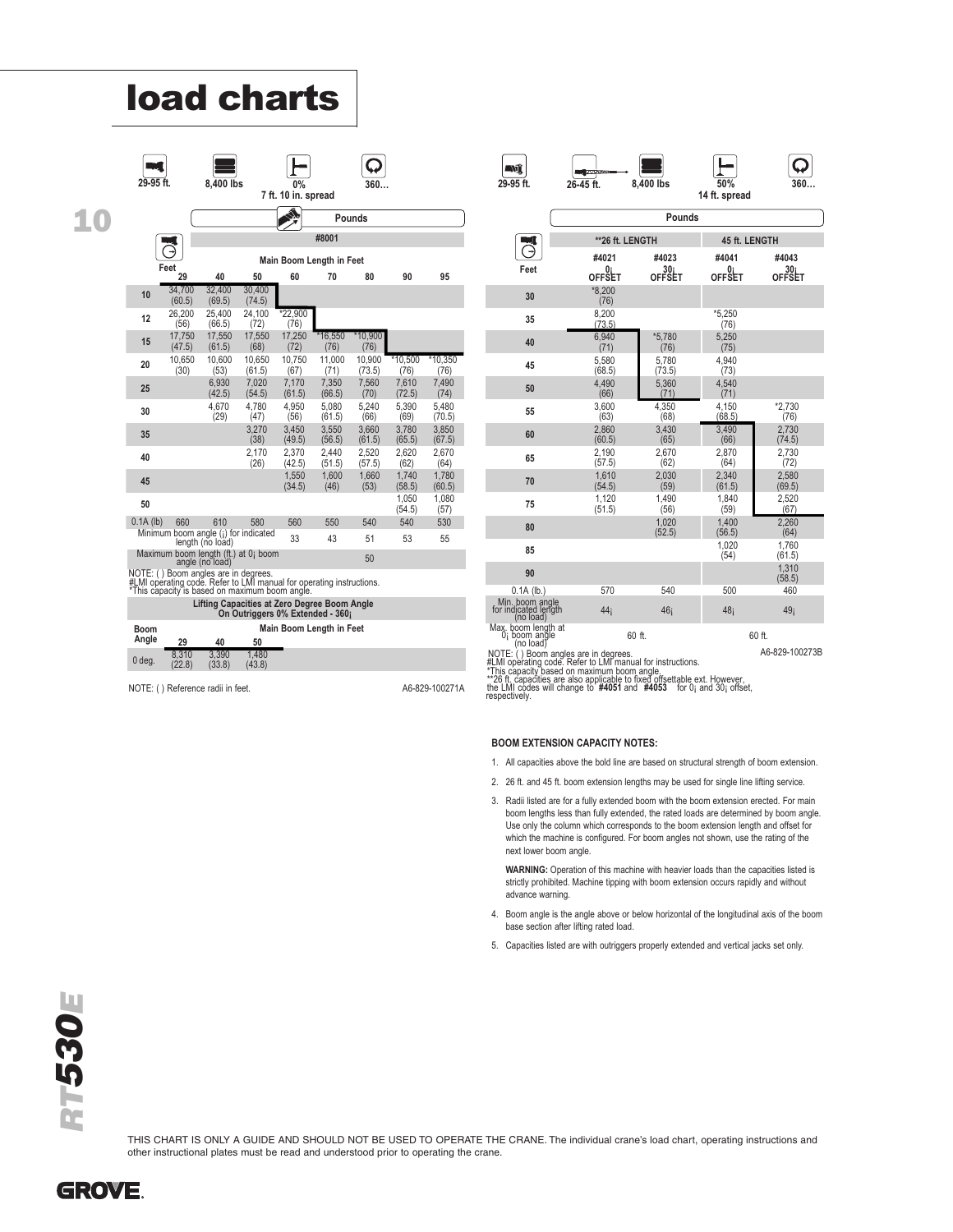#### **Weight Reductions for Load Handling Devices**

| 26 ft. Offsettable Boom Extension  | <b>Pounds</b> |
|------------------------------------|---------------|
| *Frected $-$                       | 2.960         |
|                                    |               |
| 26 ft. 45 ft. Tele, Boom Extension | Pounds        |
| *Erected (Retracted) -             | 4.220         |

\*Reduction of main boom capacities

| <b>Auxiliary Boom Nose</b>           | <b>Pounds</b> |
|--------------------------------------|---------------|
|                                      | 142           |
|                                      |               |
| <b>Hookblocks and Headache Balls</b> | <b>Pounds</b> |
| 30 Ton. 3 Sheave                     | $580 +$       |
| 15 Ton. 2 Sheave                     | $425 +$       |
| 7.5 Ton Overhaul Ball                | $354 +$       |
| 7.5 Ton Headache Ball                | $338 +$       |

+Refer to rating plate for actual weight.

When lifting over swingaway and/or jib combinations, deduct total weight of all load handling devices reeved over main boom nose directly from swingaway or jib capacity.

NOTE: All load handling devices and boom attachments are considered part of the load and suitable allowances MUST BE MADE for their combined weights. Weights are for Grove furnished equipment.

## **load handling**



## **11**

#### **Line Pulls and Reeving Information**

| <b>Hoists</b> | <b>Cable Specs</b>                                                                                 | Permissible<br><b>Line Pulls</b> | <b>Nominal</b><br><b>Cable Length</b> |
|---------------|----------------------------------------------------------------------------------------------------|----------------------------------|---------------------------------------|
| Main & Aux.   | 5/8" (16 mm) Flex-X35 (35x7)<br>Rotation Resistant (non-rotating)<br>Min. Breaking Str. 61,200 lb. | 11.640 lb.                       | 450 ft.                               |
| Main          | 5/8" (16 mm) 6x37 Class<br>EIPS, IWRC Special Flexible<br>Min. Breaking Str. 41,200 lb.            | 11.640 lb.                       | 450 ft                                |

#### **Hoist Performance**

| Wire<br>Rope   | <b>Hoist Line</b><br><b>Pulls</b> |       | <b>Drum Rope</b><br>Capacity (ft.) |
|----------------|-----------------------------------|-------|------------------------------------|
| Layer          | Available lb.*                    | Layer | <b>Total</b>                       |
| 1              | 11,640                            | 77    | 77                                 |
| $\overline{2}$ | 10,480                            | 85    | 162                                |
| 3              | 9,530                             | 94    | 256                                |
| 4              | 8,730                             | 102   | 358                                |
| 5              | 8,060                             | 111   | 469                                |
| 6              | 7,490                             | 119   | 588                                |

SIDE

CENTER CENTER

\*Max. lifting capacity: 6x37 class = 11,640 lb. 35x7 class = 11,640 lb.

### **Working Area Diagram LIFTING ON OUTRIGGERS**



#### Bold lines determine the limiting position of any load for operation within working areas indicated.

THIS CHART IS ONLY A GUIDE AND SHOULD NOT BE USED TO OPERATE THE CRANE. The individual crane's load chart, operating instructions and other instructional plates must be read and understood prior to operating the crane.



*R*

*T530E*